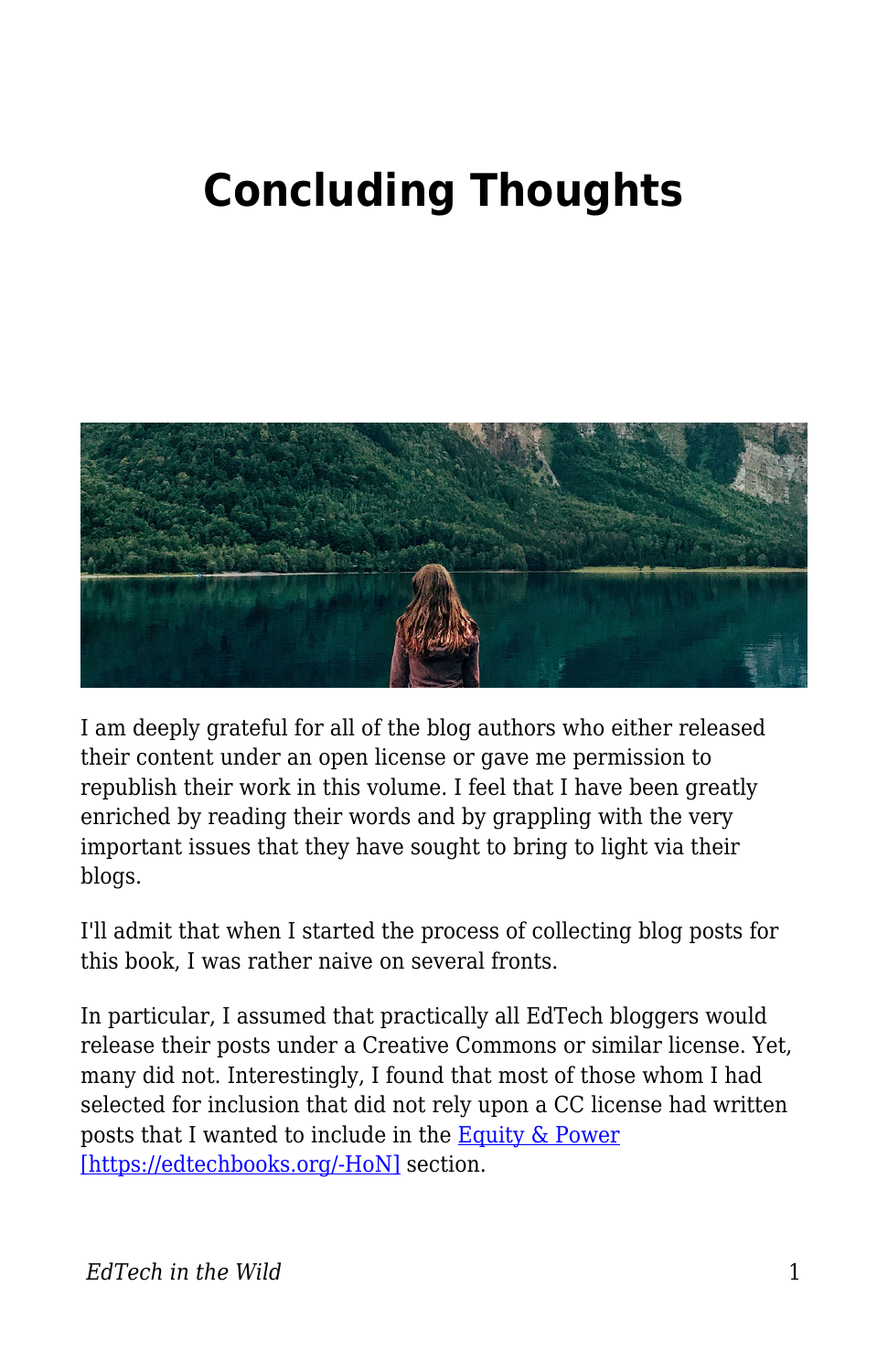I don't think this was a coincidence.

Rather, it forced me to realize that even the process of writing a blog post and sharing it with the world can be an act of vulnerability in many ways — economic, emotional, professional, etc. — and that EdTech scholars must grapple with these vulnerabilities in determining what and how to share [\(as Audrey Watters explores in](http://hackeducation.com/2018/05/04/cuny-labor-open) [this great blog post that I was not able to include](http://hackeducation.com/2018/05/04/cuny-labor-open) [\[https://edtechbooks.org/-pdL\]\)](http://hackeducation.com/2018/05/04/cuny-labor-open).

Though the history of EdTech may be at least somewhat interesting as an abstraction when viewed as a never-ending series of gadgets and gizmos, its histories of innovation, disruption, openness, sharing, identity-negotiation, participation, equity, and power are perhaps best seen through the lives of its scholars and how they have historically negotiated (and continue to negotiate) the affordances and demands of emerging technologies within their own sociopolitical and interpersonal spheres.

Thus, I hope that if nothing else, this volume has collected the voices of some of these scholars into an interwoven tapestry of experience, wherein we can each gain some sense of the hopes, fears, challenges, and triumphs that are embodied in the lives of vibrant EdTech practitioners as they are actively seeking to exert positive influences on the world around them.

The process may be messy, the artifacts may be a bit wild, and we may be required to grapple with some of our most basic assumptions about what it means to be educators, ethical people, or even (simply) human, but the resulting exchanges of experience and perspective are essential if we are to make a world that ever increasingly values learning, equity, civility, and simple goodness.

Is there a future in academic blogging? Will EdTech scholars continue to maintain these "public brains" for the world to see? Futurist predictions in EdTech are almost always wrong, but I'll at least say